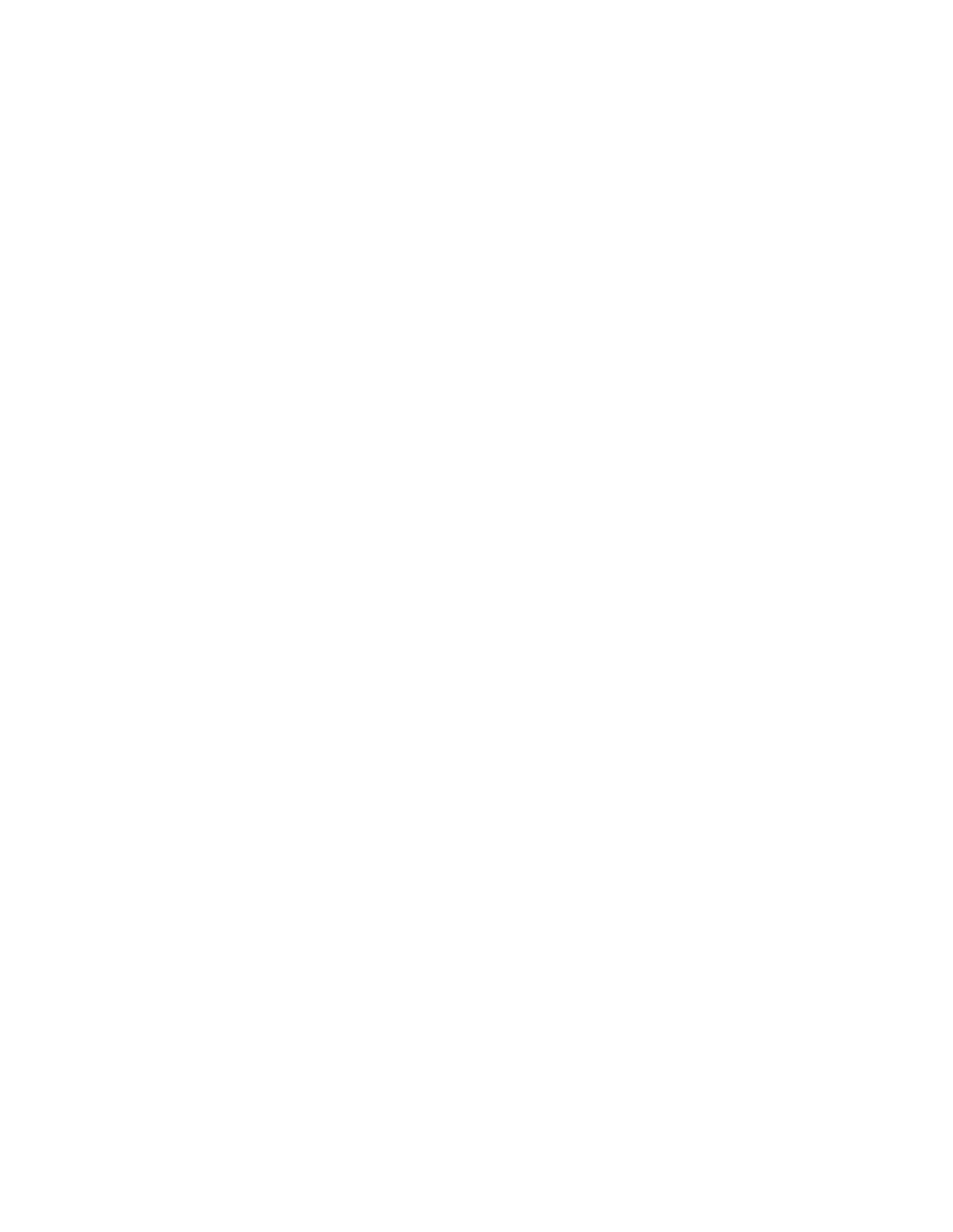*This book is dedicated to my colleague and dear friend, the late Prof. Marc ROUBENS.*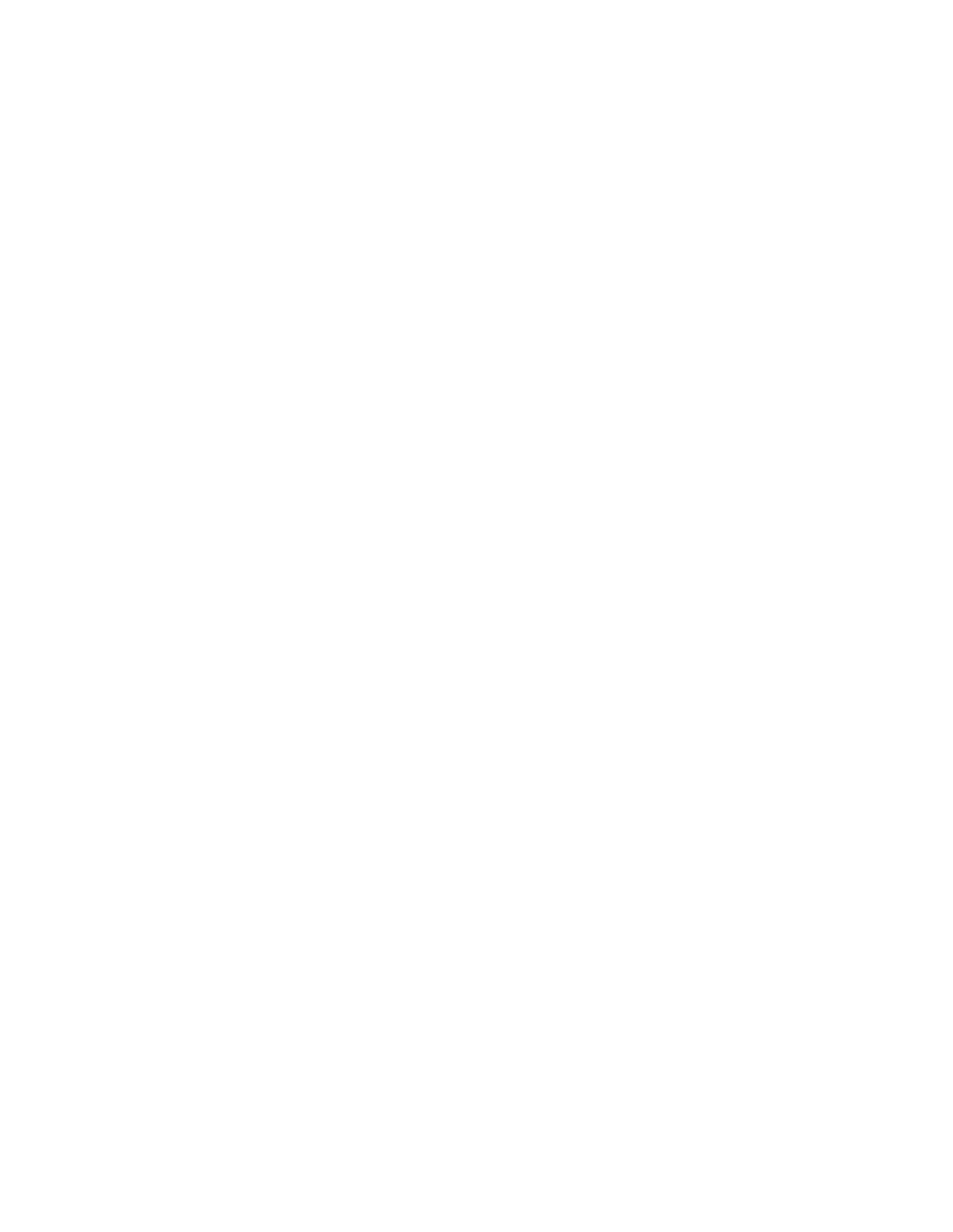# Preface

The reader will find in this monograph a series of tutorials and advanced topics originally written over the last decade as documentation parts for the DI-GRAPH3 collection of Python modules. These programming resources —like the outrankingDigraphs module— were essentially used both for the computational verification of decision algorithms and for the preparation and illustration of a Master Course on Algorithmic Decision Theory taught at the University of Luxembourg from 2010 to 2020. Some resources, like the randomNumbers module, served for preparing and illustrating the Lectures of a Computational Statistics Course. Curious readers will also discover some resources —the arithmetics module— used for preparing and illustrating a first Semester Course on Discrete Mathematics.

The DIGRAPH3 Python programming resources are useful in the field of Algorithmic Decision Theory and more specifically for the outranking approach of Multiple-Criteria Decision Aiding (MCDA). In this latter scientific field, we address essentially three kinds of usage.

First, we present algorithms and illustrate computing tools for solving either, a multiple-criteria first choice selection or, a dual last choice rejection problem. We also tackle the problem of how to list a set of items with multiple incommensurable performance criteria either, from the best to the worst (ranking problem), or from the worst to the best (ordering problem). Finally, we present order-statistical algorithms for relative or absolute quantiles-rating of multiple-criteria performance records.

It is necessary to mention that the DIGRAPH3 resources do not provide a professional Python software library. The collection of Python modules, I describe in this book, was not built following any professional software development methodology. The design of classes and methods was kept as simple and elementary as was opportune for the author. Sophisticated and cryptic overloading of classes, methods and variables is more or less avoided all over. A simple copy, paste and ad hoc customisation development strategy was generally preferred. As a consequence, the DIGRAPH3 modules keep a large part of independence. Furthermore, the development of the DIGRAPH3 modules being spread over two decades, the programming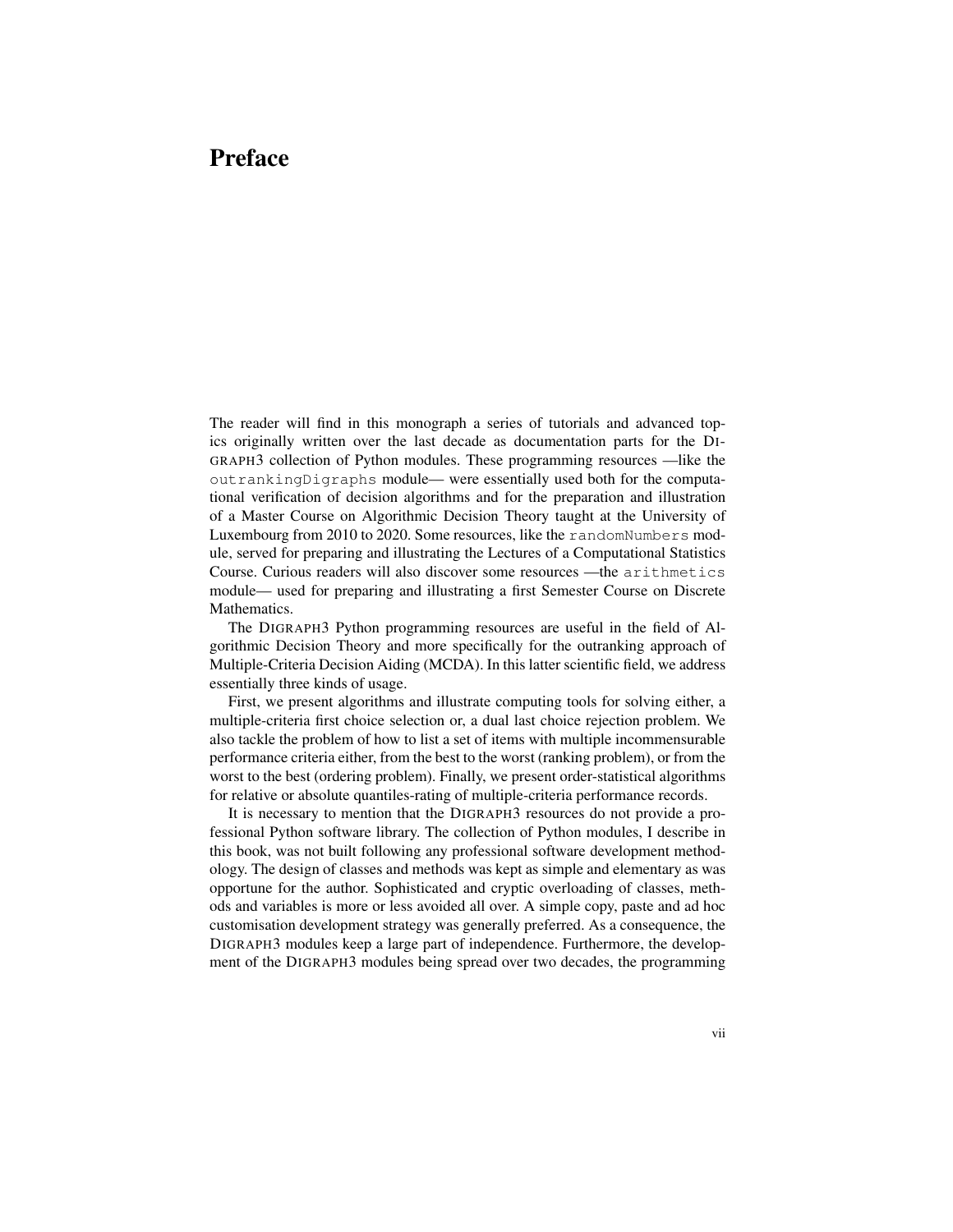style did evolve with growing experience and the changes and enhancement coming up with the ongoing new releases of the standard Python3 libraries.

The purpose of this book is to present in a single monograph the methodological and scientific contributions the author made over the past two decades to the multiple-criteria decision aiding field and that are either left unpublished or solely published in very specialised media difficult to access.

This monograph should provide the reader with a self-contained series of tutorials which explain how to solve multiple-criteria selection, as well as ranking or rating decision problems. If successful in this aim, the curious reader will effectively install the DIGRAPH3 programming resources on their laptop and try out and redo for themselves the proposed computations.

The material in this book is valuable for master students and doctoral candidates in Computer Science, Mathematics, Engineering Sciences or Computational Management Sciences taking a course on Algorithmic Decision Theory, Multiple-Criteria Decision Aiding or Decision Analysis. Some experience in computer programming, in particular with Python, will assist the reader, but it is not a prerequisite. The many coding examples shown throughout the text are purposely kept elementary from a programming point of view.

Chapters presenting algorithms for ranking multiple-criteria performance records from best to worst —especially when facing big performance tableaux— will be of computational interest for designers of web recommender systems.

Similarly, the relative and absolute quantiles-rating algorithms, discussed and illustrated in several chapters, will be of practical interest for public or private performance auditors.

Finally, the monograph does not provide any mathematical developments or proofs. Those readers interested in the mathematical background of our decision algorithms are invited to consult the references provided at chapter level. Full texts of most of these references may be downloaded from the open access <https://orbilu.uni.lu/> repository of the University of Luxembourg.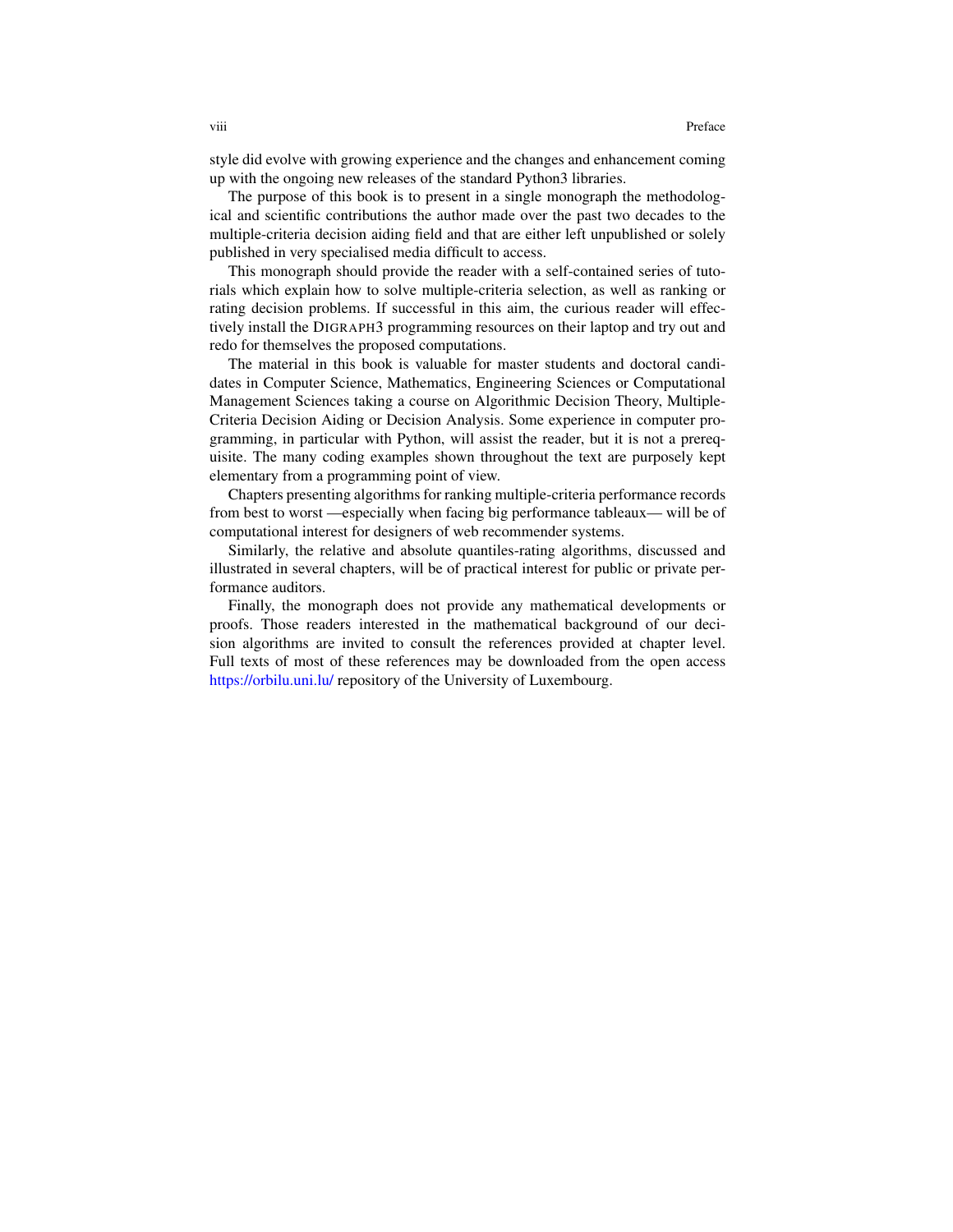#### Preface ix

# Acknowledgments

This monograph contains many ideas, methods and tools that are not only the author's. They have been shared and enhanced with friends, colleagues and many students. To name the most relevant: *Pascal Bouvry*, *Denis Bouyssou*, *Luis C Dias*, *Claude Lamboray*, *Patrick Meyer*, *Vincent Mousseau*, *Alex Olteanu*, *Marc Pirlot*, the late *Bernard Roy*, *Ulrich Sorger*, *Alexis Tsoukias`* , *Thomas Veneziano* and especially, the late *Marc Roubens*. The UL HPC team, and more specifically *Valentin Plugaru* and *Sébastien Varette*, helped with mastering the multiprocessing experiments on the HPC platforms. The Springer publishing team very kindly assisted me eventually with the manuscript preparation.

The help of everybody is gratefully acknowledged.

Luxembourg, Autumn 2021 *Raymond Bisdorff*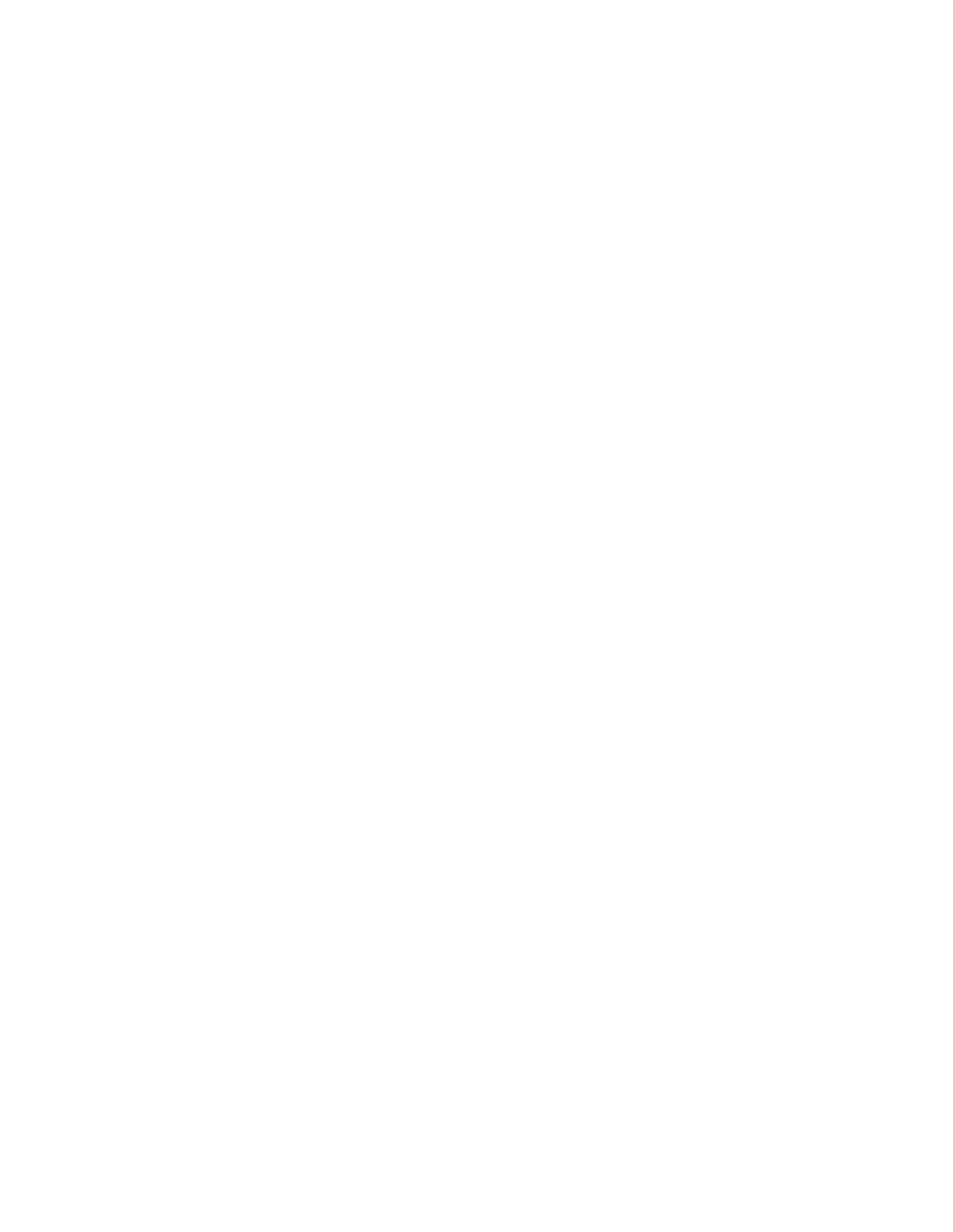# **Contents**

|                | <b>Introduction</b>                                                                    | xvii     |
|----------------|----------------------------------------------------------------------------------------|----------|
|                | <b>Part I Introduction to the DIGRAPH3 Python resources</b>                            | 1        |
| 1              | <b>Working with the DIGRAPH3 Python resources</b>                                      | 3        |
|                | 1.1                                                                                    | 3        |
|                | Organisation of the DIGRAPH3 Python modules<br>1.2                                     | 5        |
|                | Starting a DIGRAPH3 terminal session<br>1.3                                            | 6        |
|                | 1.4                                                                                    | 8        |
|                |                                                                                        | 12       |
| $\overline{2}$ | <b>Working with bipolar-valued digraphs</b>                                            | 13       |
|                | 2.1                                                                                    | 13       |
|                | 2.2                                                                                    | 15       |
|                | 2.3                                                                                    | 16       |
|                | 2.4                                                                                    | 17       |
|                |                                                                                        | 18       |
|                | 2.5<br>2.6                                                                             | 19       |
|                |                                                                                        |          |
|                | 2.7                                                                                    | 21       |
|                | 2.8<br>Strong components $\dots \dots \dots \dots \dots \dots \dots \dots \dots \dots$ | 22       |
|                | 2.9                                                                                    | 23       |
|                | 2.10                                                                                   | 24       |
|                | <b>Notes</b>                                                                           | 25       |
|                |                                                                                        | 26       |
| 3              | <b>Working with outranking digraphs</b><br>3.1                                         | 29<br>29 |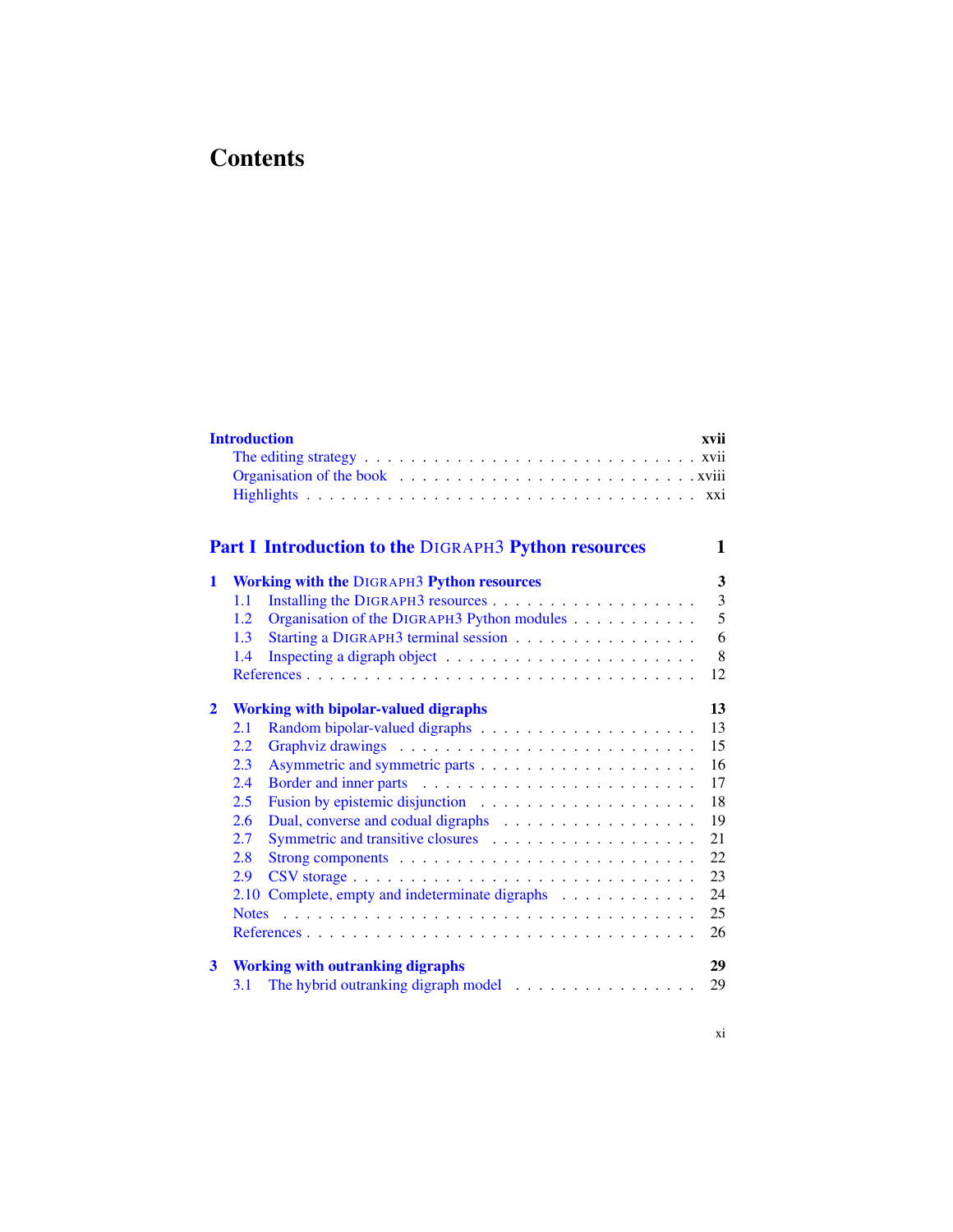#### xii Contents

|   | 3.2<br>The bipolar-valued outranking digraph                 | 32 |
|---|--------------------------------------------------------------|----|
|   | 3.3                                                          | 33 |
|   | 3.4<br>Recoding the characteristic valuation domain          | 34 |
|   | 3.5                                                          | 35 |
|   | <b>Notes</b>                                                 | 35 |
|   |                                                              | 37 |
|   | <b>Part II Evaluation models and decision algorithms</b>     | 39 |
| 4 | <b>Building a best choice recommendation</b>                 | 41 |
|   | 4.1                                                          | 41 |
|   | 4.2                                                          | 43 |
|   | 4.3                                                          | 45 |
|   | 4.4<br>Designing a best choice recommender system            | 47 |
|   | Computing the RUBIS best choice recommendation<br>4.5        | 48 |
|   | 4.6<br>Weakly ordering the outranking digraph $\ldots$ ,     | 51 |
|   | <b>Notes</b>                                                 | 52 |
|   |                                                              | 54 |
| 5 | How to create a new multiple-criteria performance tableau    | 57 |
|   | 5.1                                                          | 57 |
|   | 5.2                                                          | 59 |
|   | 5.3                                                          | 60 |
|   | 5.4<br>Editing the family of performance criteria            | 61 |
|   | 5.5                                                          | 63 |
|   | 5.6<br>Inspecting the template outranking relation           | 65 |
|   |                                                              | 68 |
| 6 | <b>Generating random performance tableaux</b>                | 69 |
|   | 6.1                                                          | 69 |
|   | 6.2<br>Random standard performance tableaux                  | 70 |
|   | 6.3<br>Random Cost-Benefit performance tableaux              | 72 |
|   | Random three objectives performance tableaux<br>6.4          | 76 |
|   | 6.5<br>Random academic performance tableaux                  | 80 |
|   |                                                              | 84 |
| 7 | Who wins the election?                                       | 85 |
|   | 7.1                                                          | 85 |
|   | 7.2                                                          | 86 |
|   | 7.3                                                          | 88 |
|   | 7.4                                                          | 90 |
|   | 7.5<br>On generating realistic random linear voting profiles | 93 |
|   |                                                              | 97 |
| 8 | Ranking with multiple incommensurable criteria               | 99 |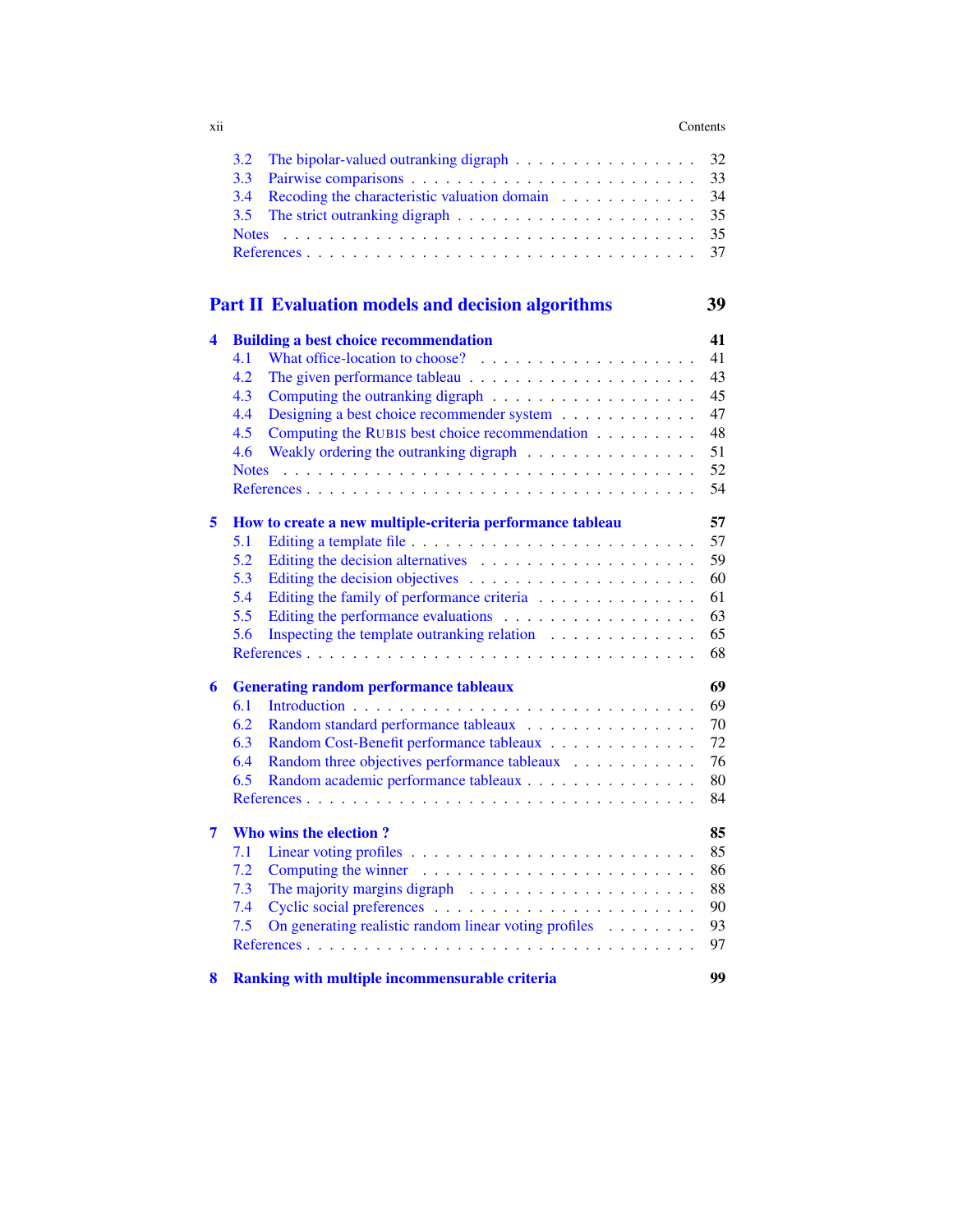#### **Contents** xiii

|   | 8.1                                                                                                        |
|---|------------------------------------------------------------------------------------------------------------|
|   | The COPELAND ranking $\ldots \ldots \ldots \ldots \ldots \ldots \ldots \ldots \ldots 102$<br>8.2           |
|   | The NETFLOWS ranking $\ldots \ldots \ldots \ldots \ldots \ldots \ldots \ldots \ldots 105$<br>8.3           |
|   | 8.4                                                                                                        |
|   | 8.5                                                                                                        |
|   | The KOHLER ranking-by-choosing rule 112<br>8.6                                                             |
|   | 8.7                                                                                                        |
|   |                                                                                                            |
| 9 | Rating by sorting into relative performance quantiles<br>117                                               |
|   | Quantile sorting on a single performance criterion 117<br>9.1                                              |
|   | Sorting into quantiles with multiple performance criteria 118<br>9.2                                       |
|   | The sparse pre-ranked outranking digraph model 122<br>9.3                                                  |
|   | Ranking pre-ranked sparse outranking digraphs 125<br>9.4                                                   |
|   |                                                                                                            |
|   |                                                                                                            |
|   | 10 Rating by ranking with learned performance quantile norms<br>127                                        |
|   |                                                                                                            |
|   | 10.2 Incremental learning of historical performance quantiles 128                                          |
|   | 10.3 Rating-by-ranking new performances with quantile norms 130                                            |
|   |                                                                                                            |
|   | 139<br>11 HPC ranking of big performance tableaux                                                          |
|   |                                                                                                            |
|   |                                                                                                            |
|   | 11.3 C-implemented integer-valued outranking digraphs 141                                                  |
|   | 11.4 The sparse implementation of big outranking digraphs 143                                              |
|   | 11.5 Quantiles ranking of big performance tableaux 146                                                     |
|   |                                                                                                            |
|   |                                                                                                            |
|   |                                                                                                            |
|   |                                                                                                            |
|   | <b>Part III Evaluation and decision case studies</b><br>151                                                |
|   | 12 Alice's best choice: A selection case study<br>153                                                      |
|   | 12.1 The decision problem $\ldots$ , $\ldots$ , $\ldots$ , $\ldots$ , $\ldots$ , $\ldots$ , $\ldots$ , 154 |
|   |                                                                                                            |
|   | 12.3 Building a best choice recommendation 158                                                             |
|   |                                                                                                            |
|   |                                                                                                            |
|   | 167                                                                                                        |
|   | 13 The best academic Computer Science Depts: A ranking case study<br>167                                   |
|   | 13.2 Ranking with multiple criteria of ordinal significance<br>172                                         |
|   | 13.3 How to judge the quality of a ranking result?<br>179                                                  |
|   | 186                                                                                                        |
|   |                                                                                                            |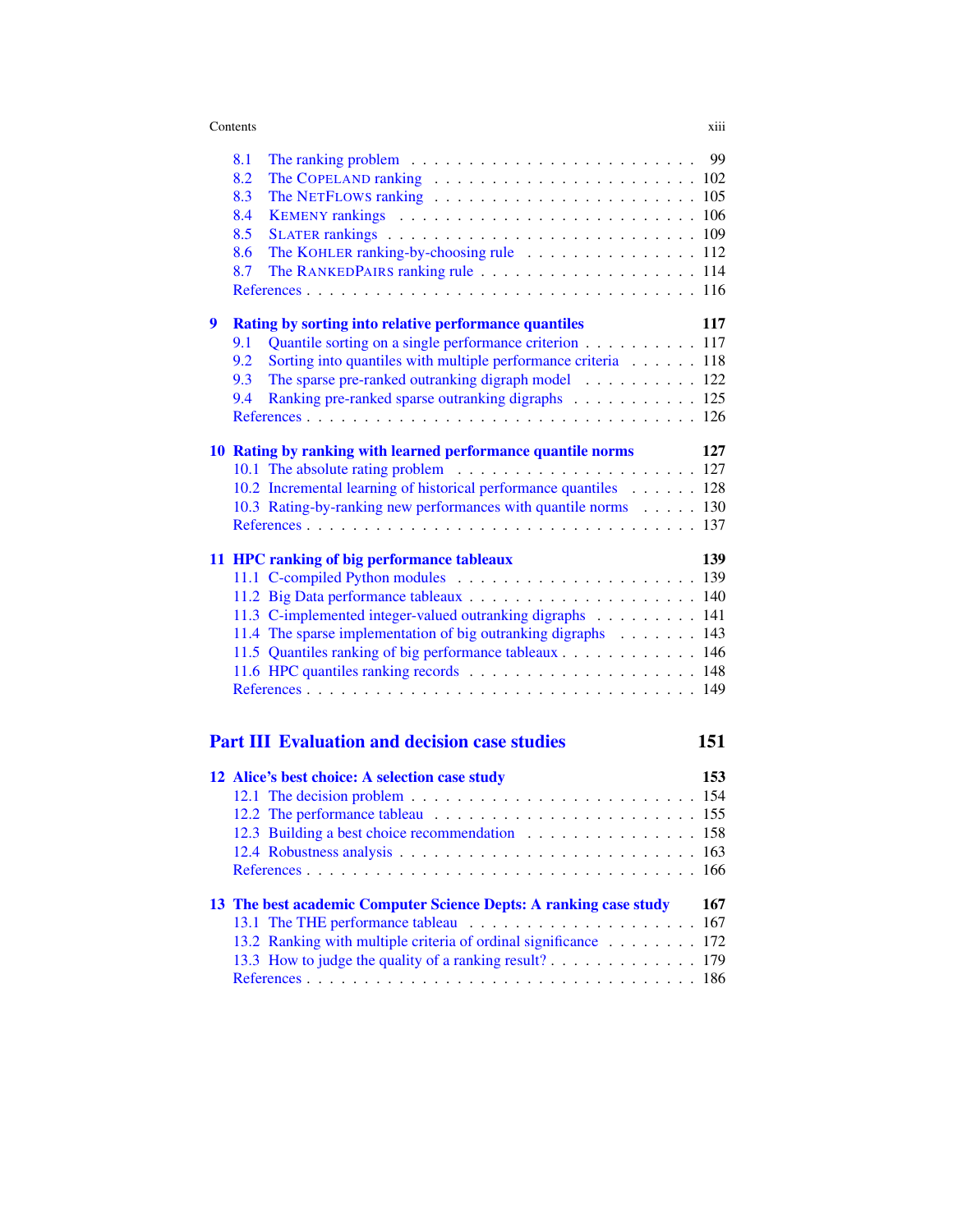| <b>X1V</b> | Contents |  |
|------------|----------|--|
|            |          |  |

| 14 The best students, where do they study? A rating case study                                      | 187 |
|-----------------------------------------------------------------------------------------------------|-----|
| 14.1 The rating problem $\ldots \ldots \ldots \ldots \ldots \ldots \ldots \ldots \ldots \ldots 187$ |     |
|                                                                                                     |     |
| 14.3 Rating-by-ranking with lower-closed quintile limits 191                                        |     |
|                                                                                                     |     |
|                                                                                                     |     |
| <b>15 Exercises</b>                                                                                 | 199 |
|                                                                                                     |     |
|                                                                                                     |     |
| 15.3 What is your best choice recommendation? (§§) 202                                              |     |
|                                                                                                     |     |
|                                                                                                     |     |
| 15.6 A fair diploma validation decision $(\S \S \S)$ 206                                            |     |
|                                                                                                     |     |

# [Part IV Advanced topics](#page--1-0) 207

| 16 On measuring the fitness of a multiple-criteria ranking                   | 209 |
|------------------------------------------------------------------------------|-----|
| 16.1 Listing movies from best star-rated to worst 209                        |     |
| 16.2 KENDALL's ordinal correlation tau index 212                             |     |
| 16.3 Bipolar-valued relational equivalence 214                               |     |
|                                                                              |     |
|                                                                              |     |
| 16.6 Exploring the "better rated" and the "as well as rated" opinions 220    |     |
|                                                                              |     |
| 17 On computing digraph kernels                                              | 223 |
|                                                                              |     |
|                                                                              |     |
|                                                                              |     |
| 17.4 Computing first and last choice recommendations 233                     |     |
| 17.5 Tractability of kernel computation 237                                  |     |
|                                                                              |     |
|                                                                              |     |
|                                                                              |     |
|                                                                              |     |
| 18 On confident outrankings with uncertain criteria significance weights 249 |     |
| 18.1 Modelling uncertain criteria significance weights 249                   |     |
| 18.2 Bipolar-valued likelihood of outranking situations 251                  |     |
| 18.3 Confidence level of outranking digraphs 253                             |     |
|                                                                              |     |
| 19 Robustness analysis of outranking digraphs                                | 259 |
| 19.1 Cardinal or ordinal criteria significance weights? 259                  |     |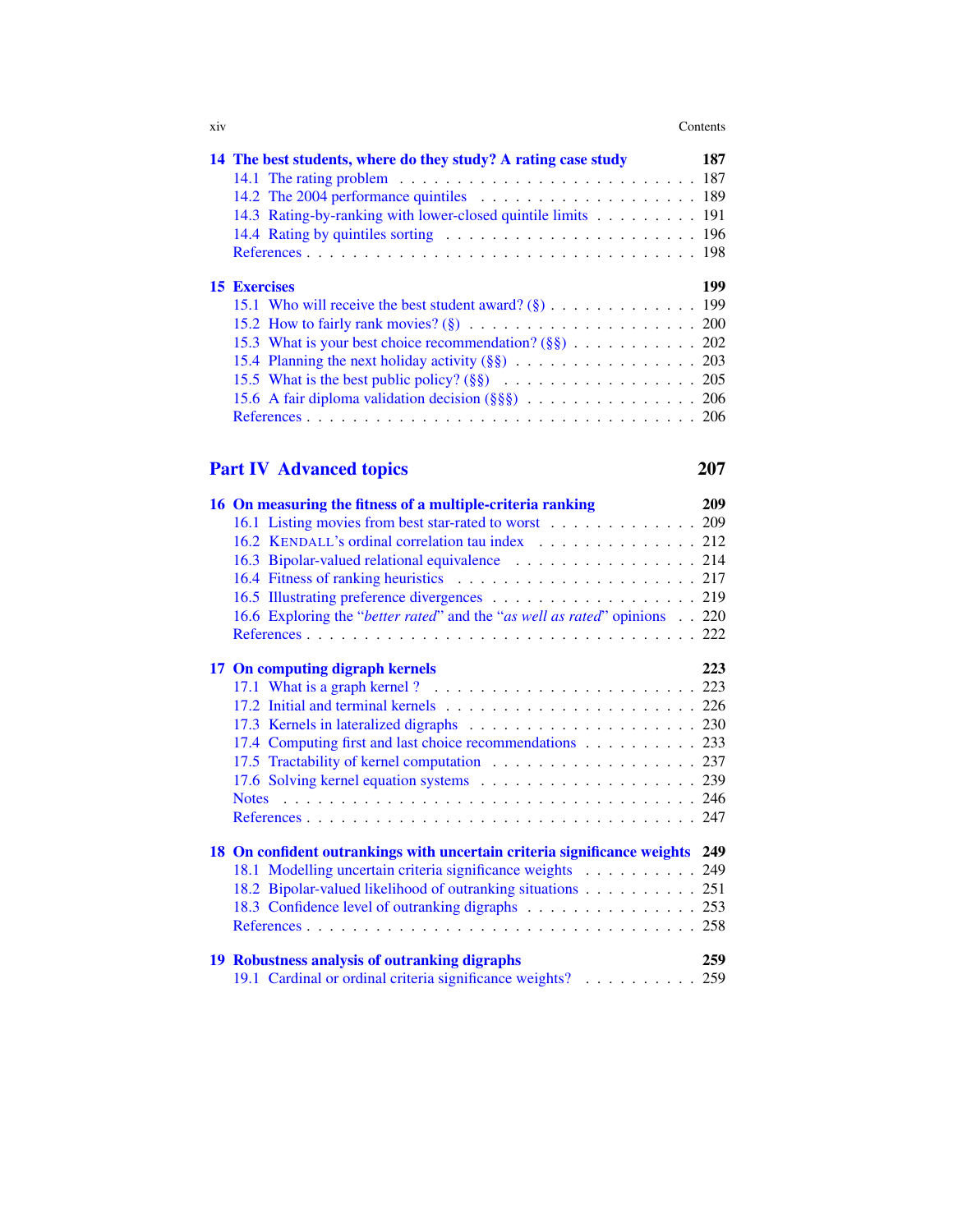| XV |
|----|
|    |

| 19.2 Qualifying the stability of outranking situations 261             |     |
|------------------------------------------------------------------------|-----|
| 19.3 Computing the stability denotation of outranking situations 265   |     |
| 19.4 Robust bipolar-valued outranking digraphs 266                     |     |
| 19.5 Characterising unopposed multiobjective outranking situations 269 |     |
| 19.6 Computing Pareto efficient multiobjective choices 272             |     |
|                                                                        |     |
|                                                                        |     |
|                                                                        |     |
| 20 Tempering plurality tyranny effects in social choice                | 275 |
| 20.1 Two-stage elections with multipartisan primary selection 276      |     |
| 20.2 Bipolar approval-disapproval voting systems 283                   |     |
| 20.3 Pairwise comparison of approval-disapproval votes 285             |     |
| 20.4 Three-valued evaluative voting systems 288                        |     |
|                                                                        |     |
|                                                                        |     |

# [Part V Working with undirected graphs](#page--1-0) 297

# [21 Bipolar-valued undirected graphs](#page--1-0) 299 [21.1 Implementing simple graphs](#page--1-1) . . . . . . . . . . . . . . . . . . . . . 299 [21.2 Q-coloring of a graph](#page--1-89) . . . . . . . . . . . . . . . . . . . . . . . . . 302 [21.3 MIS and clique enumeration](#page--1-90) . . . . . . . . . . . . . . . . . . . . . 303 [21.4 Line graphs and maximal matchings](#page--1-91) . . . . . . . . . . . . . . . . . . 304 [21.5 Grids and the I](#page--1-39)SING model . . . . . . . . . . . . . . . . . . . . . . 307 [21.6 Simulating M](#page--1-55)ETROPOLIS random walks . . . . . . . . . . . . . . . 307 [21.7 Computing the non isomorphic MISs of the n-cycle graph](#page--1-92) . . . . . . 309 [References](#page--1-14) . . . . . . . . . . . . . . . . . . . . . . . . . . . . . . . . . . 313 [22 On tree graphs and graph forests](#page--1-0) 315 [22.1 Generating random tree graphs](#page--1-1) . . . . . . . . . . . . . . . . . . . . 315 [22.2 Recognising tree graphs](#page--1-93) . . . . . . . . . . . . . . . . . . . . . . . . 317 [22.3 Spanning trees and forests](#page--1-94) . . . . . . . . . . . . . . . . . . . . . . 320 [22.4 Maximum determined spanning forests](#page--1-95) . . . . . . . . . . . . . . . . . 321 [References](#page--1-44) . . . . . . . . . . . . . . . . . . . . . . . . . . . . . . . . . . 324 [23 About split, comparability, interval and permutation graphs](#page--1-0) 325 [23.1 A 'multiply' perfect graph](#page--1-72)  $\ldots \ldots \ldots \ldots \ldots \ldots \ldots \ldots \ldots$  325 [23.2 Who is the liar?](#page--1-96) . . . . . . . . . . . . . . . . . . . . . . . . . . . . 326 [23.3 Generating permutation graphs](#page--1-0) . . . . . . . . . . . . . . . . . . . . 330 [23.4 Recognising permutation graphs](#page--1-97) . . . . . . . . . . . . . . . . . . . 333 [References](#page--1-36) . . . . . . . . . . . . . . . . . . . . . . . . . . . . . . . . . . 338 [Appendix](#page--1-0) 339 [References](#page--1-98) . . . . . . . . . . . . . . . . . . . . . . . . . . . . . . . . . . 339 [List of listings](#page--1-99) . . . . . . . . . . . . . . . . . . . . . . . . . . . . . . . . 344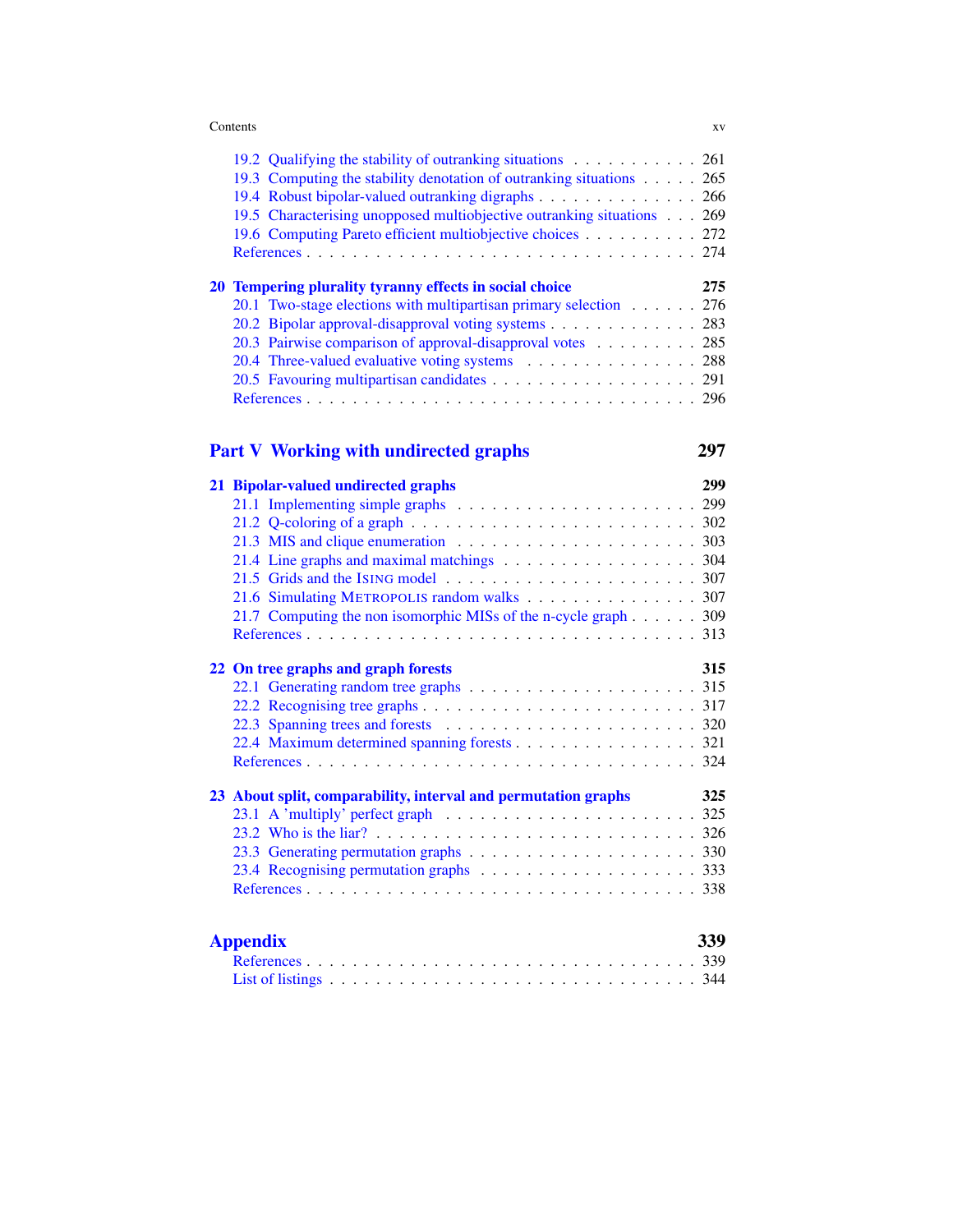| xvi          |                                                                                                                                         |  |  |  |  |  |  |  |  |  |  |  |  |  |  |  |  | Contents |  |
|--------------|-----------------------------------------------------------------------------------------------------------------------------------------|--|--|--|--|--|--|--|--|--|--|--|--|--|--|--|--|----------|--|
|              | List of tables $\ldots$ $\ldots$ $\ldots$ $\ldots$ $\ldots$ $\ldots$ $\ldots$ $\ldots$ $\ldots$ $\ldots$ $\ldots$ $\ldots$ $\ldots$ 354 |  |  |  |  |  |  |  |  |  |  |  |  |  |  |  |  |          |  |
| <b>Index</b> |                                                                                                                                         |  |  |  |  |  |  |  |  |  |  |  |  |  |  |  |  |          |  |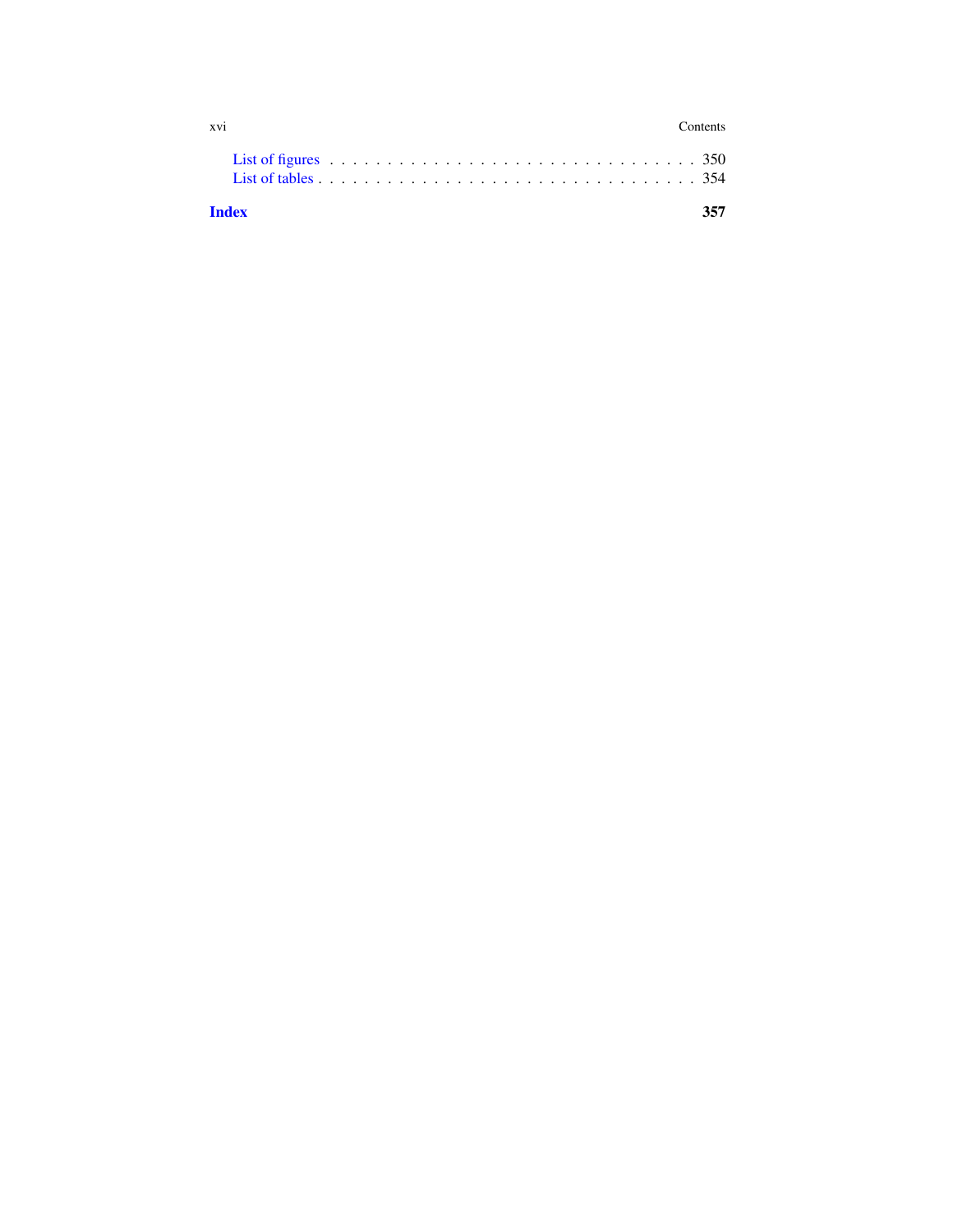# <span id="page-14-0"></span>Introduction

# <span id="page-14-1"></span>The editing strategy

In the five parts of this monograph, the reader will find several series of tutorials and advanced topics that present and illustrate computational methods and tools mainly useful in the field of Multiple-Criteria Decision Aiding and Decision Analysis. These methods and tools were designed and implemented first in Python2 and then in Python3 by the author over the last two decades for supporting both the computational verification and validation of decision algorithms as well as the preparation and illustration of a Master Course on Algorithmic Decision Theory.

Each chapter illustrates a specific preference modelling aspect, like building a best choice recommendation, ranking or rating a set of potential decision alternatives, or computing the winner of an election. In order to keep parts and chapters more or less self-contained, definitions and explanations of major concepts, like bipolar-valued digraphs, multiple-criteria performance tableaux and outranking situations, may appear several times in the monograph.

Explicit Python programming examples, purposely kept elementary, are shown in numerous terminal session style listings. A complete list of the numbered listings, shown over all the chapters, is printed in the Appendix. These programming examples were all checked against errors with the doctest module of the standard Python3 library and should work effectively as such either, in a Python3 interac-tive terminal console, or for sure in an ipython console<sup>[1](#page-14-2)</sup>. Note that the layout of console print  $(\ldots)$  outcomes has been edited in some listings for easing their reading. Some chapters will rely on a given data file that is made available in the examples directory of the DIGRAPH3 resources.

For similarly easing their reading, most chapters do not provide mathematical developments and proofs. Readers interested in such details are invited to consult the references listed separately at the end of each chapter. The author's references provide full text access to preprints on the open access <https://orbilu.uni.lu/> repository of the University of Luxembourg.

<span id="page-14-2"></span><sup>&</sup>lt;sup>1</sup> IP[i]: IPython interactive computing, https://ipython.org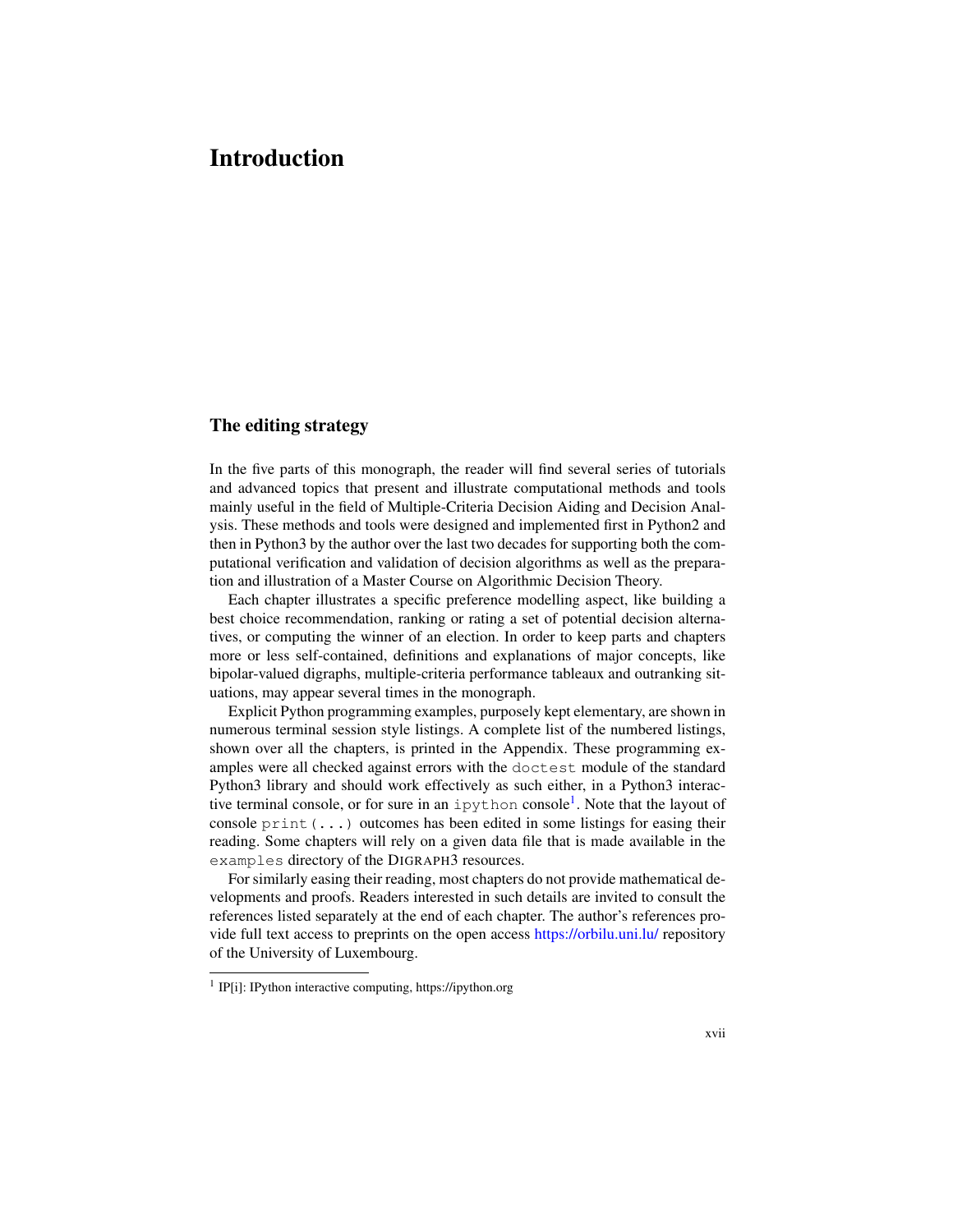#### xviii Introduction

Readers interested in the technical aspects of the organisation and implementation of the collection of DIGRAPH3 Python modules are invited to consult the extensive reference manual: [https://digraph3.readthedocs.io/en/latest/techDoc.html,](https://digraph3.readthedocs.io/en/latest/techDoc.html) assisted by a search page <https://digraph3.readthedocs.io/en/latest/search.html> covering the whole DIGRAPH3 documentation.

# <span id="page-15-0"></span>Organisation of the book

The content of the monograph is divided into five parts.

Part I presents three chapters introducing the DIGRAPH3 programming resources and the main formal objects discussed in this book, namely *bipolar-valued digraphs* and, in particular, *outranking digraphs*.

In Chapter [1,](#page--1-0) the reader will gain contact with the DIGRAPH3 Python resources. First are given the installation instructions and the list of the main DIGRAPH3 Python modules with their purpose. A Python terminal session using the root digraphs module eventually illustrates how to generate, save and inspect a random crisp digraph.

Chapter [2](#page--1-0) introduces the bipolar-valued digraph model—the root type of all our digraph models. A randomly bipolar-valued digraph instance is generated. Drawing the digraph, separating its asymmetric and symmetric parts, or its border and inner parts, is illustrated. The initial digraph instance may be reconstructed by epistemic disjunctive fusion from these respective parts. Dual, converse and codual transforms, as well as symmetric and transitive closures are presented. Complete, empty and indeterminate digraphs are eventually presented.

Chapter [3](#page--1-0) presents the bipolar-valued outranking digraph—the main formal object used and discussed in this monograph. We first notice its hybrid type: it is conjointly a multiple-criteria performance tableau and a bipolar-valued relation modelling outranking situations between the given performance records. Pairwise comparisons of decision alternatives and the recoding of the digraph characteristic valuation are then illustrated. The codual transform of the outranking digraph renders the corresponding strict outranking digraph, i.e. its asymmetric part.

Part II illustrates in eight methodological chapters multiple-criteria performance evaluation models and decision algorithms. These chapters are mostly problem oriented.

Chapter [4](#page--1-0) presents the RUBIS best choice recommender system. The approach is illustrated with building a best office-location recommendation. We show how to explore a given performance tableau and compute the corresponding outranking digraph. After presenting the pragmatic principles that govern our best choice recommendation algorithm we solve the best office-location choice problem.

Chapter [5](#page--1-0) illustrates a way of creating a new multiple-criteria performance tableau by editing a given template file containing 5 decision alternatives, 3 decision objectives and 6 performance criteria. We discuss in detail how to edit the decision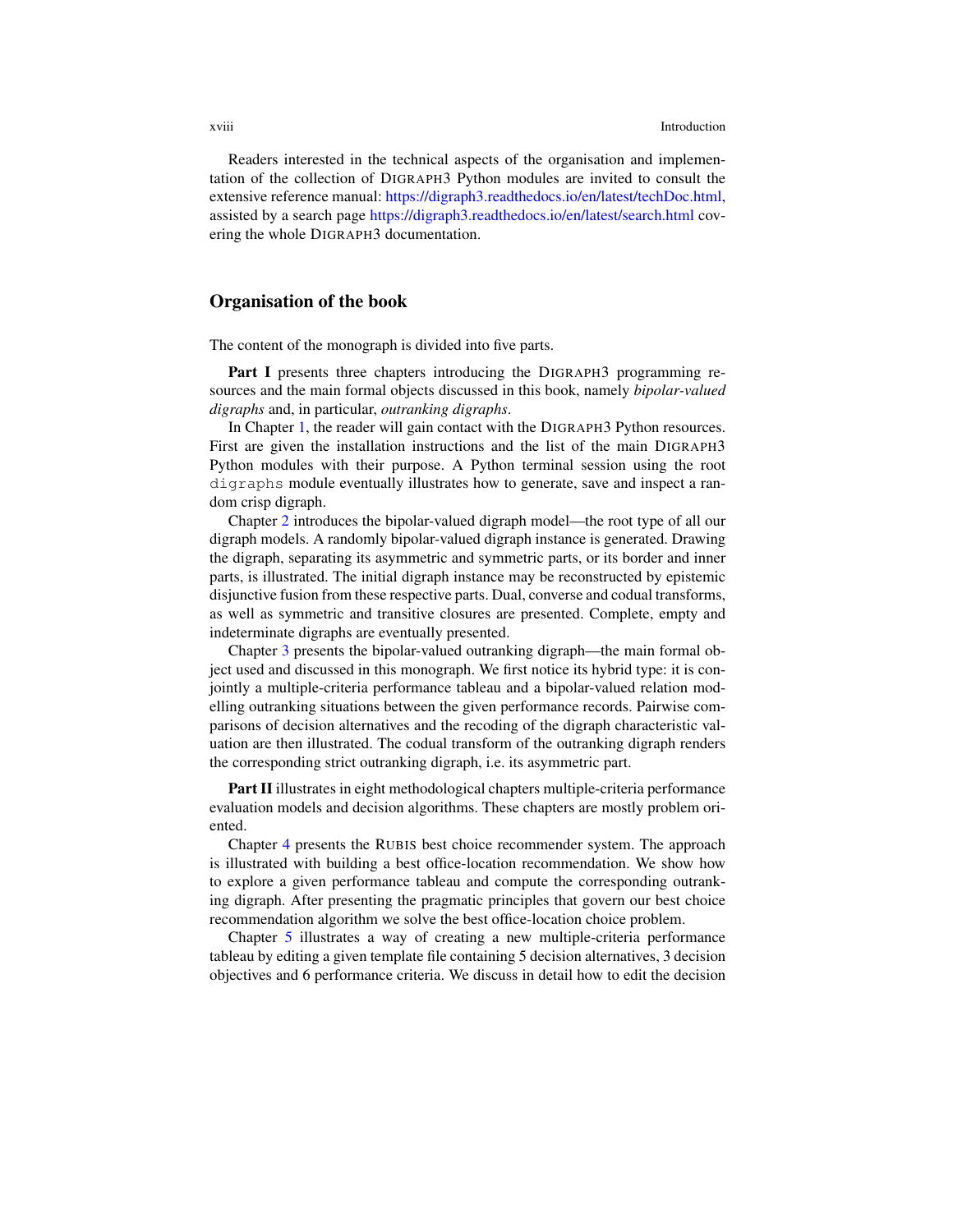## Introduction xix

alternatives, the decision objectives, the family of performance criteria, and finally, the evaluations of the decision alternatives on the performance criteria.

Chapter [6](#page--1-0) describes the DIGRAPH3 resources for generating random multiplecriteria performance tableaux. These random performance tableaux instances, mainly meant for illustration and training purposes, were serving the preparation and illustration of the Algorithmic Decision Theory Course lectures. The random generators propose several useful models like a Cost-Benefit tableau, a three Objectives —economic, societal and environmental-– tableau, and an academic performance tableau.

Chapter [7](#page--1-0) is more specifically devoted to handling linear voting profiles and computing the winner of such election results like the simple majority or the instant runoff winner. By following CONDORCET's recipe, we consider pairwise comparisons of election candidates and balance the number of times the first beats the second against the number of times the second beats the first in order to obtain a majority margins digraph, in fact a bipolar-valued digraph. When the voters express contradictory linear voting profiles one may naturally observe cyclic social preferences without seeing any paradox in this situation. Finally, the chapter presents a more politically realistic generator for random linear voting profiles by taking into account pre-election polls.

Chapter [8](#page--1-0) introduces several algorithms for solving multiple-criteria ranking problems via bipolar-valued outranking digraphs. The COPELAND, NETFLOWS, KEMENY, SLATER, KOHLER and the RANKEDPAIRS ranking rules are illustrated with the help of a random outranking digraph. The fitness of their respective ranking result is measured with a bipolar-valued version of KENDALL's ordinal correlation index.

Chapter [9](#page--1-0) applies order statistics for sorting a set *X* of n potential decision alternatives, evaluated on *m* incommensurable performance criteria, into *q* quantile equivalence classes. The sorting algorithm is based on pairwise outranking characteristics involving the quantile class limits observed on each criterion. Thus we may implement a weak ordering algorithm of complexity *O*(*nmq*).

Chapter [10](#page--1-0) addresses the problem of rating multiple-criteria performance records of a set of potential decision alternatives with respect to performance quantiles learned from similar decision alternatives observed in the past. We show how to incrementally compute performance quantiles from incoming performance tableaux. New performance records may now be rated with respect to such historical quantile norms.

Chapter [11](#page--1-0) tackles the ranking of big multiple-criteria performance tableaux with thousands or millions of records. To effectively compute rankings from performance tableaux of these sizes, the chapter proposes a collection of C-compiled and optimised modules that may be run on Linux Debian HPC clusters as available, for instance, at the University of Luxembourg.

Part III delivers three realistic algorithmic decision making case studies.

Chapter [12](#page--1-0) presents a case study concerning the building of a best choice recommendation for Alice, a German student who wants some advice concerning the choice of her future University studies. We present Alice's performance tableau —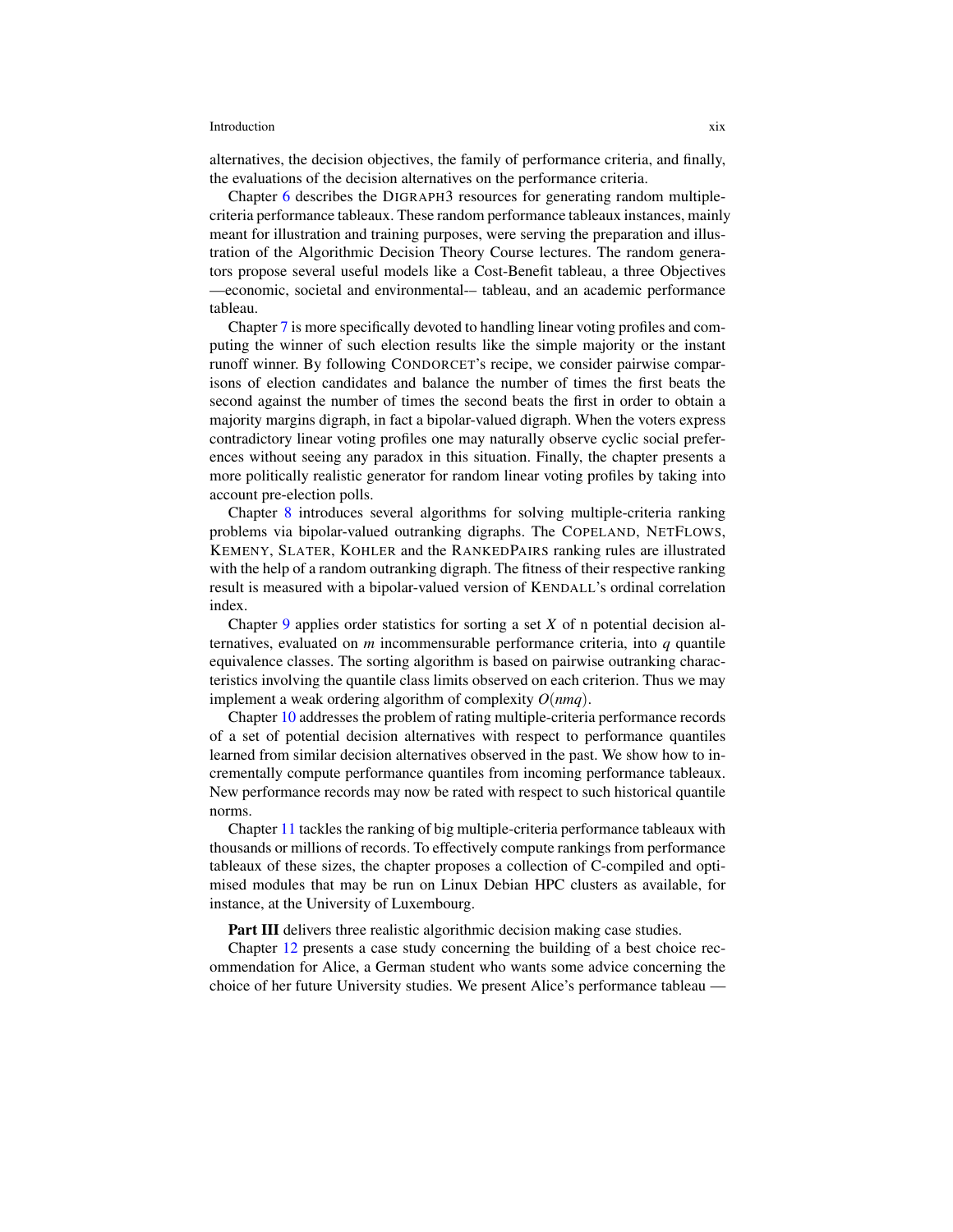potential foreign language study programs, her decision objectives, performance criteria and performance evaluations— and build a best choice recommendation for her. A thorough robustness analysis confirms a very best choice.

In Chap. [13](#page--1-0) we are resolving with our DIGRAPH3 resources a ranking decision problem based on published data from the Times Higher Education (THE) World University Rankings 2016 by Computer Science (CS) subject. We first have a look into the THE multiple-criteria ranking data with short Python scripts. In a second section, we relax the commensurability hypothesis of the ranking criteria and show how to similarly rank with multiple incommensurable performance criteria of solely ordinal significance. A third section is finally devoted to introduce quality measures for qualifying ranking results.

Chapter [14](#page--1-0) presents and discusses how to rate with the help of our DIGRAPH3 resources the apparent student enrolment quality of higher education institutions. The multiple-criteria performance tableau, we use, is inspired by a 2004 student survey published by DER SPIEGEL magazine and concerning nearly 50,000 students, enrolled in one of fifteen popular academic subjects, like German Studies, Life Sciences, Psychology, Law or Computer Science.

In Chapter [15,](#page--1-0) we propose a series of decision problems of various difficulties which may serve as exercises and exam questions for an Algorithmic Decision Theory or Multiple-Criteria Decision Analysis course. They cover selection, ranking and rating problems.

Part IV presents in five chapters more advanced topics showing some pearls of bipolar-valued epistemic logic.

Starting from a motivating decision problem about how to list, from the best to the worst, a set of movies that are star-rated by journalists and movie critics, Chapter [16](#page--1-0) shows that KENDALL 's ordinal correlation index tau can be extended to a relational bipolar-valued equivalence measure of bipolar-valued digraphs. This finding gives way, on the one hand, to measure the fitness and fairness of multiplecriteria ranking rules. On the other hand, it provides a tool for illustrating preference divergences between decision objectives and/or performance criteria.

We illustrate in Chapter [17,](#page--1-0) first, the concept of graph kernel, i.e. maximal independent set of vertices. In non-symmetric digraphs the kernel concept becomes richer and separates into initial and terminal kernels. In, furthermore, lateralized outranking digraphs, initial and terminal kernels become separate and may deliver suitable first, respectively, last choice recommendations. After commenting the tractability of kernel computations, we close the chapter with the solving of bipolar-valued kernel equation systems.

In Chapter [18](#page--1-0) we propose to link a qualifying significance majority for outranking situations with a required  $\alpha\%$ -confidence level. We model therefore the significance weights as random variables following more or less widespread distributions around a mean value that corresponds to the given deterministic significance weights. As the bipolar-valued random credibility of an outranking situation hence results from the simple sum of positive or negative independent random variables, we can apply the Central Limit Theorem (CLT) for computing the bipolar-valued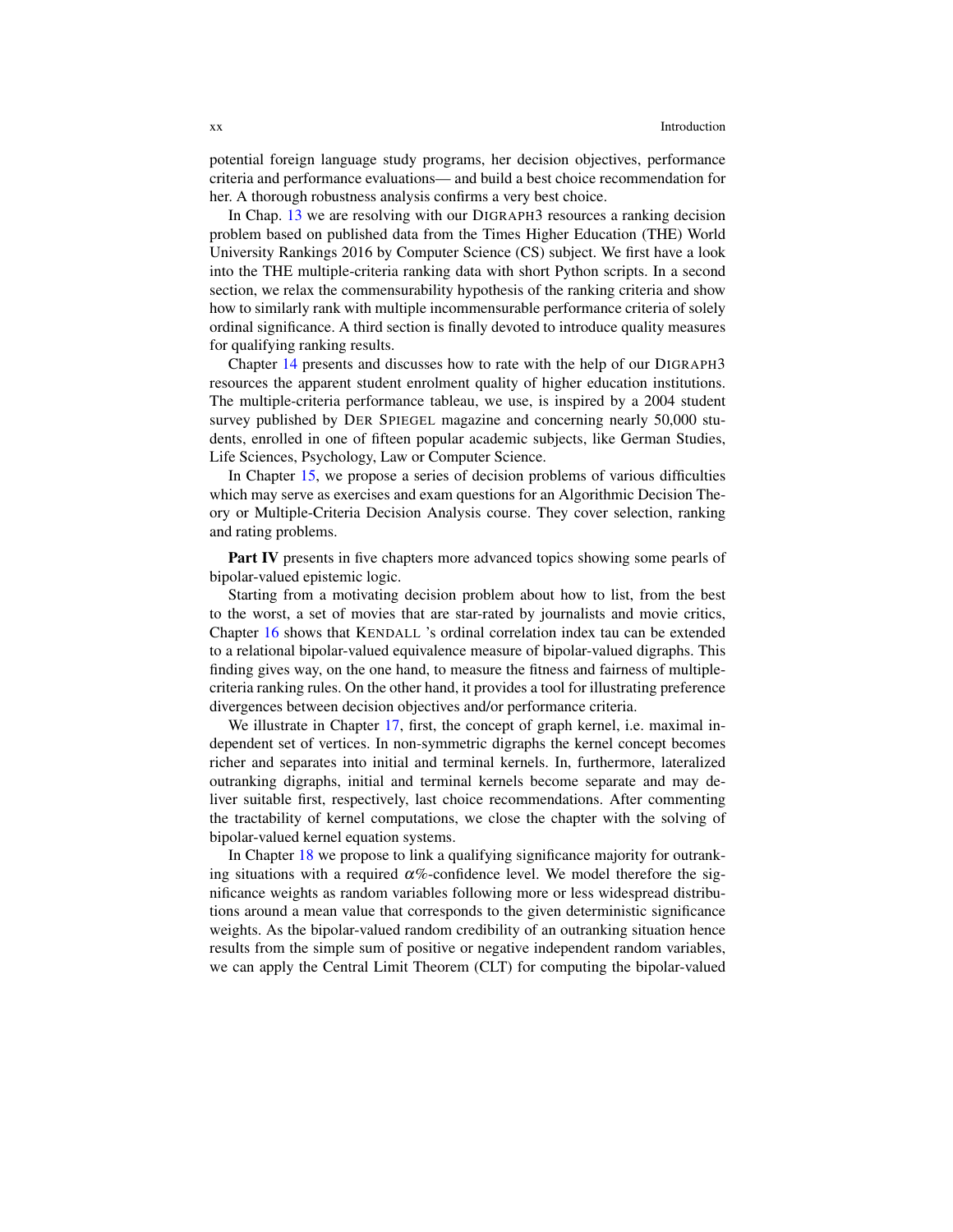### Introduction xxi

likelihood that the expected significance majority margin will indeed be positive, respectively negative.

In Chapter [19](#page--1-0) we study the robustness of the outranking digraph when the criteria significance weights faithfully indicate solely an order of importance. The required cardinal significance weights of the performance criteria represent actually the 'Achilles' heel of the outranking approach. Rarely will indeed a decision maker be cognitively competent for suggesting precise decimal-valued criteria significance weights. This approach leads furthermore to the concept of unopposed or Pareto efficient multiobjective choices.

In a social choice context, where decision objectives would match different political parties, such Pareto efficient choices represent in fact multipartisan social choices. Chapter [20](#page--1-0) shows that they may judiciously deliver the primary selection in a two stage election system. The outranking model is based on bipolar approvalsdisapprovals of "*at least as well evaluated as*" statements. A similar approach is put into practice with bipolar approval-disapproval voting systems. When converting such approval-disapproval voting ballots into corresponding performance records, one obtains a  $(-1,0,1)$ -valued evaluative voting system. We eventually show in this chapter that in such bipolar voting systems, the election winner tends to be among the more or less multipartisan candidates.

Part V illustrates in three chapters computational resources for working with simple undirected graphs.

Chapter [21](#page--1-0) introduces bipolar-valued undirected graphs and illustrates several special graph models and algorithms like Q-coloring, maximal independent set (MIS) and clique enumeration, line graphs and maximal matchings, grid graphs, and n-cycle graphs with their non-isomorphic MISs.

Chapter [22](#page--1-0) specifically addresses working with tree graphs and graph forests. We illustrate how to generate and recognise random tree graphs and how to compute the centres of a tree and draw a rooted and oriented tree. Finally, algorithms for computing spanning trees and forests are presented.

Chapter [23](#page--1-0) eventually presents some famous classes of BERGE graphs, namely comparability, interval, permutation and split graphs. We first present an example of an interval graph which is at the same time a triangulated, a comparability, a split and a permutation graph. The importance of being an interval graph is illustrated with *Claude Berge*'s mystery story. We discuss furthermore the generation of permutation graphs and close with how to recognise that a given graph is in fact a permutation graph.

# <span id="page-18-0"></span>**Highlights**

Contrary to what is generally thought, it is the preparation of the multiple-criteria performance tableau that takes most of the decision analysis time, not running any decision algorithms. Designing adequate performance evaluating criteria functions for each decision objective and collecting meaningful and precise evaluations is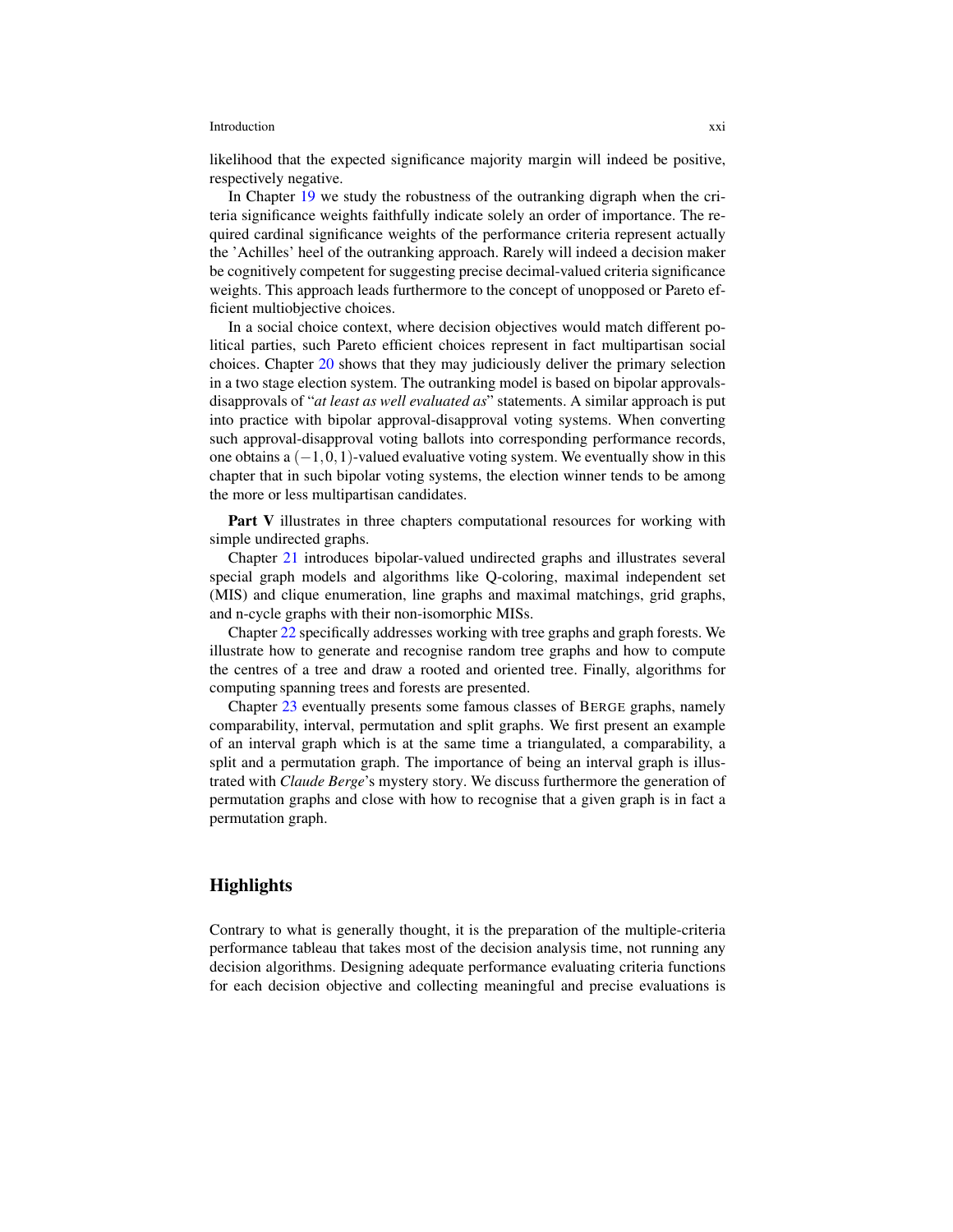crucial for the success of the decision making. This is a very critical and essential step. Chapters [4,](#page--1-0) [5](#page--1-0) and [12](#page--1-0) illustrate and discuss in detail coherent multiple-criteria performance tableaux. In order to discover more examples of potential performance tableaux, we provide in Chap. [6](#page--1-0) random generators for several common kinds of performance tableaux.

Once the multiple-criteria performance tableau is ready, starts the thrilling step of discovering the resulting outranking relation. Are there many chordless outranking circuits? What is its degree of symmetry? What is its degree of transitivity? If the number of potential decision alternatives is small—less than 30, one can try, in the case of a selection problem, to compute prekernels in order to find potential first or last choice decision alternatives? Chapters [4,](#page--1-0) [12](#page--1-0) and [17](#page--1-0) are illustrating and discussing this challenging computational problem.

Comparing various ranking rules working on bipolar-valued outranking relations constructed from performance tableaux of various kinds: Cost-Benefit, 3- Objectives, academic a.-o., has made us confident about the fact that convincing criteria for judging the quality of a ranking result may not to be found alone by mathematical properties, like KEMENY optimality or CONDORCET consistency. More useful seams to be the fair balancing of decision objectives and performance criteria. In this respect it is the NETFLOWS ranking rule which appears to be most effective and often gives fairly balanced multiple-criteria rankings. Chapter [8](#page--1-0) on ranking rules, the ranking and rating case studies of Chaps. [13](#page--1-0) and [14,](#page--1-0) and Chap. [16](#page--1-0) on bipolar-valued relational equivalence of digraphs illustrate and discuss this important topic.

The bipolar-valued epistemic logic, in which our decision algorithms are computing and expressing their decision solutions, provides effective assistance for coping with missing data and imprecise performance evaluations. Chapters [14](#page--1-0) and [16](#page--1-0) illustrate this advantage. An efficient robustness analysis becomes furthermore available for handling, on the one side, uncertain criteria significance weights leading in Chapter [18](#page--1-0) to  $\alpha\%$ -confident outranking digraphs. On the other side, Chapter [19](#page--1-0) illustrates how to compute robust outranking digraphs and decision solutions when solely ordinal criteria significance weights are given. In Chapter [20,](#page--1-0) the same kind of robustness analysis proposes strategies for tempering plurality tyranny effects in social choice problems by favouring multipartisan candidates, like two-stage elections with multipartisan primary selection of candidates or bipolar approval-disapproval voting systems.

Noticing the efficiency of the bipolar-valued epistemic logical framework for handling outranking digraphs, we could not resist making in Chaps. [21](#page--1-0) and [22](#page--1-0) an excursion into the domain of simple undirected graphs and tree graphs. The beautiful book on Algorithmic Graph Theory and Perfect Graphs by *M. Ch. Golumbic* gave eventually the opportunity to tackle in the last Chapter [23](#page--1-0) some famous classes of BERGE graphs.

It is my hope that the reader, by going on, will find the same astonishment and enchantment as I experienced when discovering the simplicity, efficiency and elegance of handling bipolar-valued outranking digraphs and graphs with Python pro-